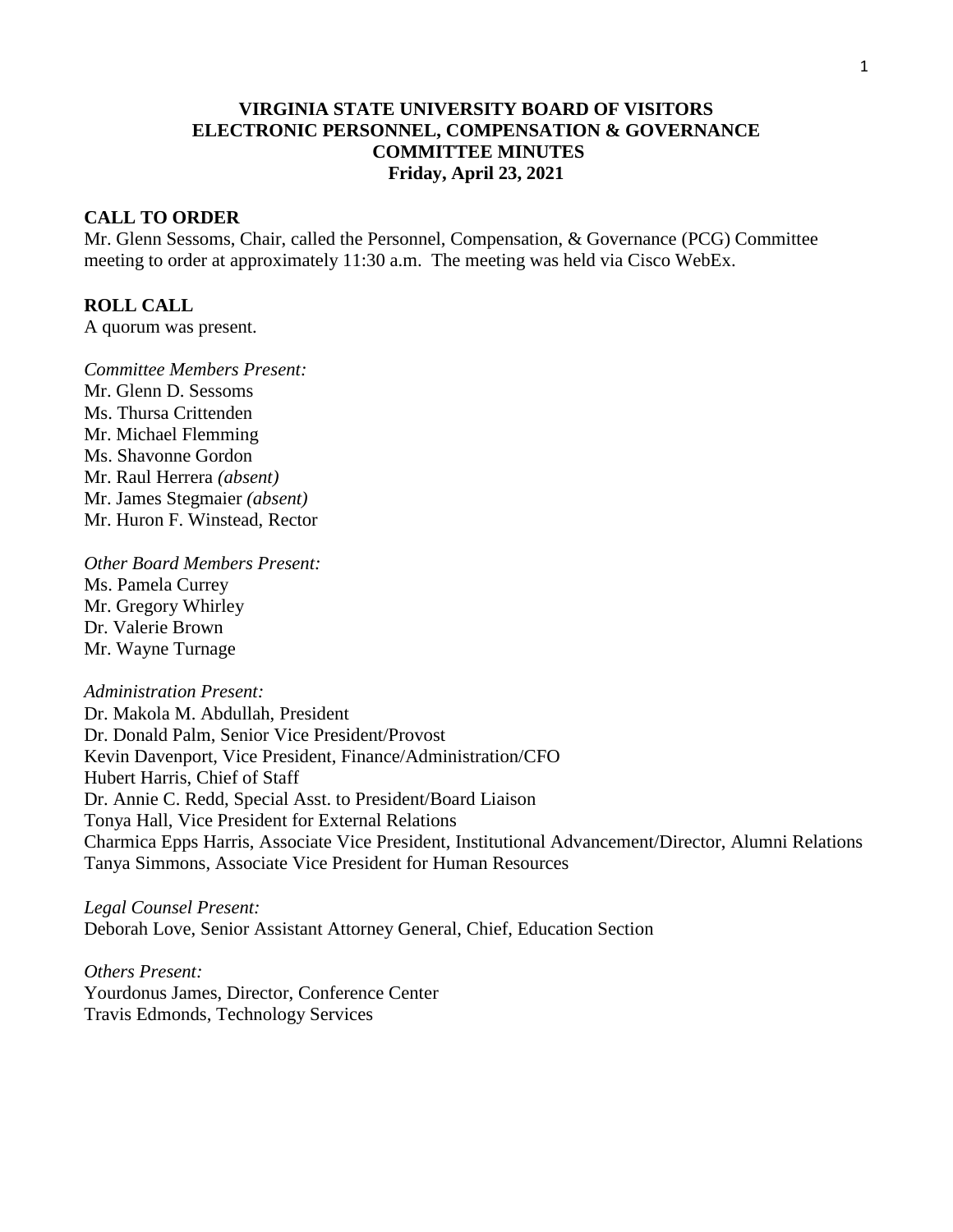# **Personnel, Compensation & Governance Committee April 23, 2021 Page 2**

# **INVOCATION**

Chair Sessoms invited Ms. Charmica Epps Harris to offer the invocation.

# **APPROVAL OF AGENDA**

The agenda was approved by roll call vote.

### **APPROVAL OF PREVIOUS MEETING MINUTES (if any)**

The minutes from the last committee meeting held February 4, 2021 were reviewed and approved by roll call vote.

### **PRESIDENT'S REMARKS**

President Abdullah expressed thanks and appreciation to the committee members for their service on the VSU Board. He also acknowledged Ms. Tanya Simmons, Director of Human Resources, for the work she has done in collaboration with other departments of the University to produce the Faculty Early Retirement Incentive Proposal which she will present to the Board for approval.

### **REPORTS AND RECOMMENDATIONS**

Ms. Tanya Simmons presented the Early Retirement Incentive Program (ERIP) Proposal to the Committee as required by the Code of Virginia, Section 23.1-1302: the governing board of a public higher education institution may establish a compensation plan to incentivize voluntary early retirement for Tenured, Teaching & Research Faculty. The total cost for any compensation plan established under this section shall not exceed one percent of the institution's faculty salaries and associated benefits.

The University is requesting approval from the Board to 1) implement an ERIP and to 2) exceed the 1% of faculty salary/fringe benefits required by the Code of Virginia and offer 5%. Ms. Simmons stated that the University is in discussion with the Office of the Attorney General to explore possibility of offering the ERIP plan to staff as well.

To be eligible for the ERIP, faculty must be tenured teaching and research faculty, age 60 with 10 or more years of full-time service at VSU, and must actively withdraw from the Virginia Retirement System (VRS) and/or Optional Retirement Plan (ORP) which means agree to retire (or complete the retirement process). In reviewing the VSU demographics, 64/273 or 23% of the teaching/research faculty are eligible. In consideration of the University's succession plan, Human Resources is working with the deans and department chairs to identify the critical roles in each college to ensure the stability of the workforce. Using one of several possible formulas, Ms. Simmons presented an example where VSU could offer 2% of base salary x total years of service plus \$15,000 health care lump sum payment. The maximum would be \$95,000 with payments allocated over at least 2 years.